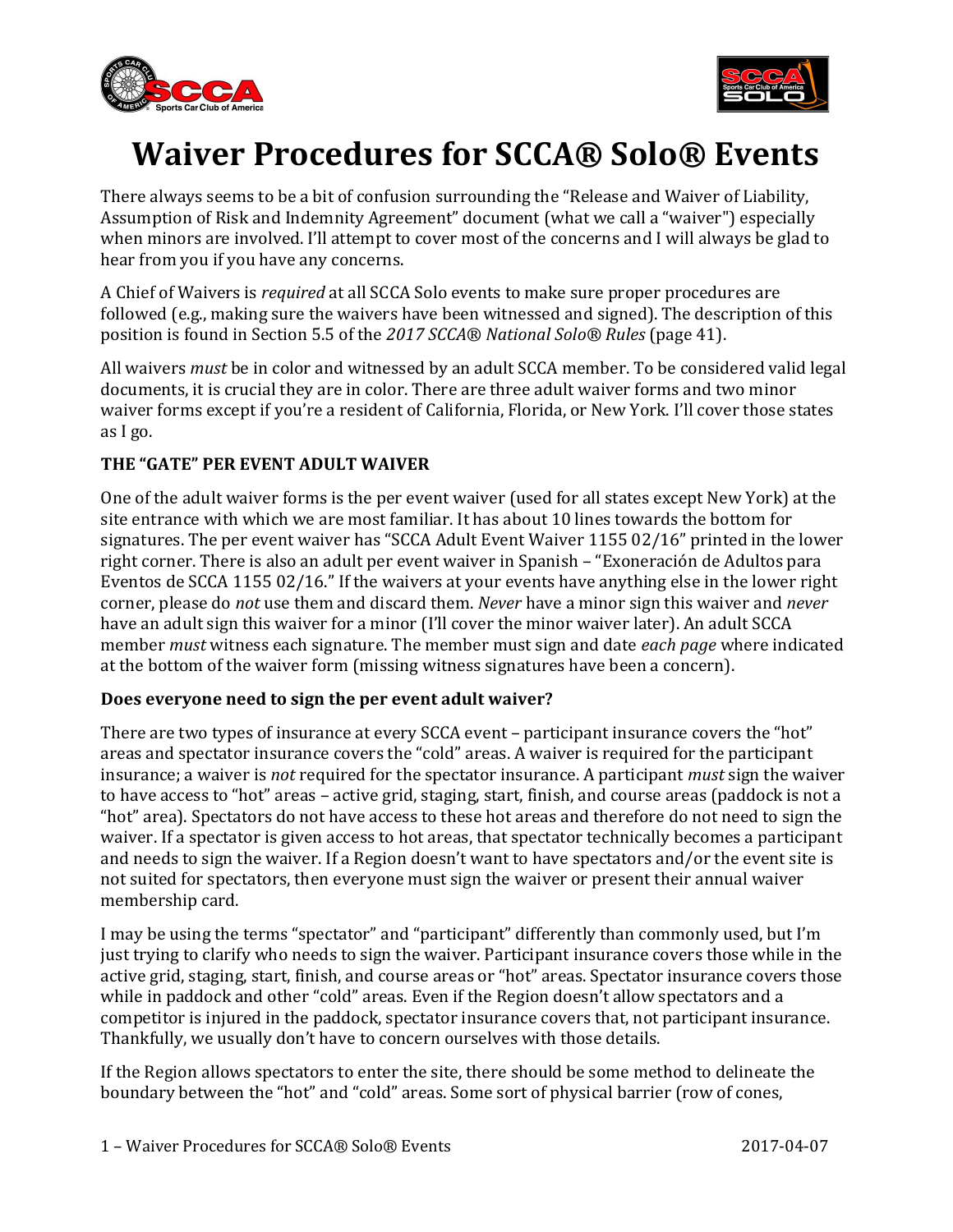



streamers, fence, signage, etc.) and/or a crowd control marshal to watch may be all that's needed to keep spectators in the "cold" area(s).

# New York adult per event waiver

The state of New York requires a different adult per event waiver. This waiver has "SCCA Adult NY Event CL-29 2/16" printed in the lower right corner. Any other event waiver in the state of New York should not be used and be discarded.

# ANNUAL WAIVER FOR ADULTS

The adult annual waiver has "SCCA Adult Annual Waiver 1306 01/16" printed in the lower right corner. It must be witnessed by an adult SCCA member in good standing. For SCCA Solo events, any member can be an official (this is a bit different from SCCA Club Racing). If an adult SCCA member is not available to witness the signing, it can be witnessed by a notary (except in California) and then sent to the SCCA National office. If an non-California resident has their annual waiver on file with SCCA and travels to a Solo event in California, it's valid in California.

# California Adult Annual Waivers – notary witness

If a resident in the state of California, the correct waiver to be notarized has "SCCA Adult CA Annual Waiver 1306 01/16" printed in the lower right corner.

# MINOR WAIVERS – all minor waivers are annual waivers

There are five minor waivers used in SCCA with California and Florida having some differences explained later. The waiver most used has "SCCA Minor SCCA Official 1068 09/15" printed in the lower right corner and is two pages. The first page is for *both* parents to sign; the waiver is *not* a lawful document without both parent signatures. An adult SCCA member *must* witness and sign. The second page is for the minor participant to sign and must also be witnessed and signed by an adult SCCA member. The minor participant *must* sign the second page; this is a requirement of our insurer. If the waiver is witnessed and signed on site, the Region should retain the original and send to the National office for issuance of an annual waiver (membership) hard card. If the minor will be participating in other SCCA events before receiving a hard card, the original may be copied or a second waiver may be filled out with "Copy" written on it to be retained and presented until they receive their hard card. If a minor is not an SCCA member and can be a passenger in a car or a worker on course, a weekend membership should also be filled out and sent to the National office with the completed minor waiver.

If one parent has full custody of the minor and no other parent/guardian has any claim to custody, then one signature is all that is required. A signed affidavit will be helpful in these instances. Just have the parent write a statement on a separate paper of sole custody with signature and date witnessed by an adult SCCA member. The parent does not have to show any type of document to confirm custody. There is a blank affidavit available that can be used.

### Do all minors need to have a signed waiver?

No. Only those minors that go into "hot" areas; they are participants. If a minor takes a ride with a competitor or is old enough to safely fill a worker position, a minor waiver as discussed previously should be presented. Children under 12, except Junior drivers, are not permitted in "hot" areas per the Solo Rules section 1.3.2.O; therefore, a minor waiver is not necessary.